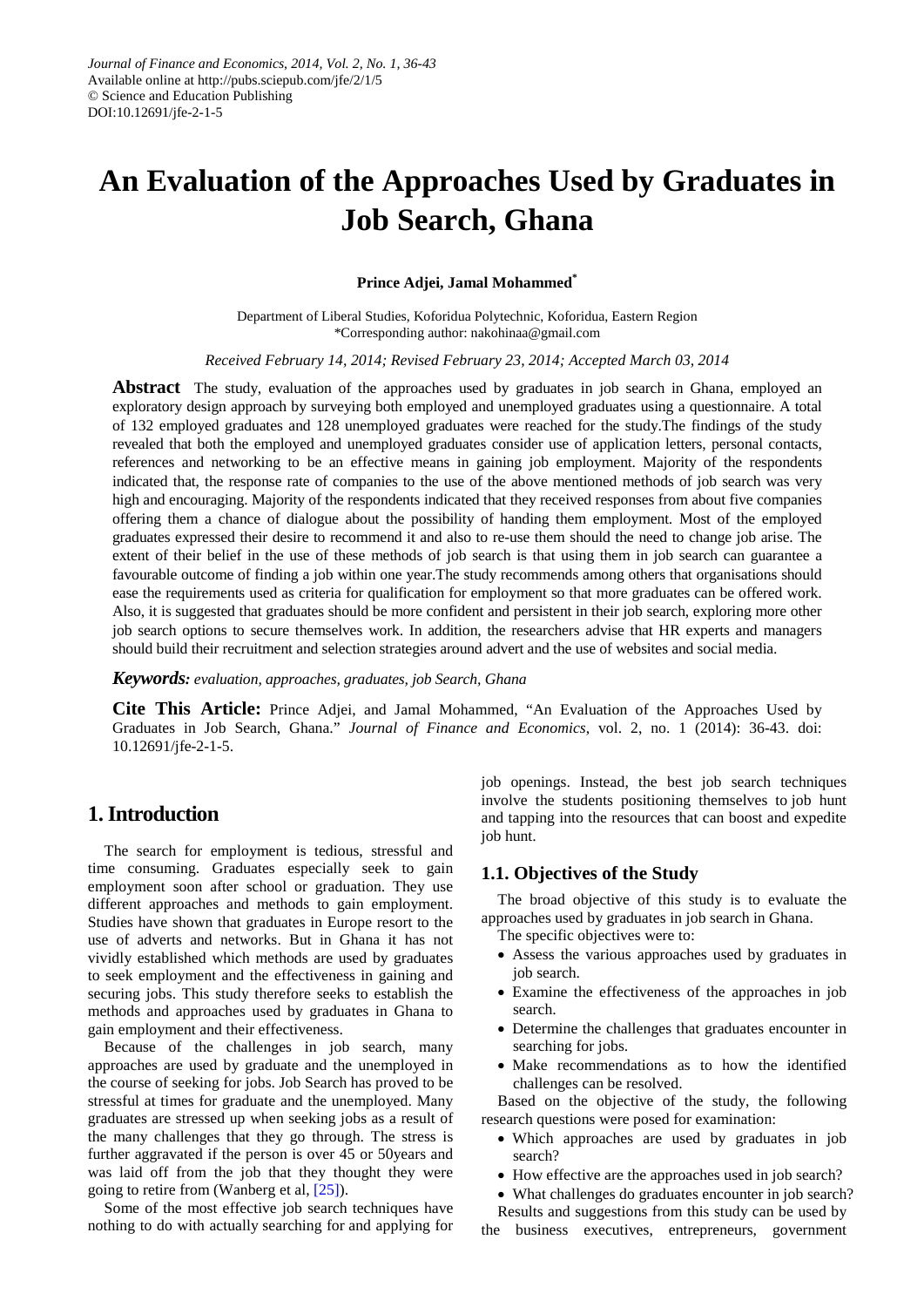agencies and policy makers to design effective recruitment and selection strategies to attract the best talent into the organization. It would again serve as a source of reference for other researchers to research further into the subject matter.

The study is limited to the study of graduates from Central University College, Methodist University College, University of Ghana and Regent University College as well as some selected organisations in Ghana.

## **2. Literature Review**

In the view of Kingston [\[12\],](#page-7-1) labour-market entrants are able to choose within a wide range of job search methods. They may send direct applications to employers, search through the employment services, or utilise more informal search methods as relatives and friends. One approach used is the direct approach. Sometimes called the "speculative approach"; this involves proactively contacting organizations to offer one's services.

Adding to the methods of job search, Thompson et. al., [\[23\]](#page-7-2) noted that, one of the other methods that graduates also adopt is networking. It is said that, the majority of job vacancies are never advertised, often referred to as the "hidden job market." Another method suggested by Fin and Morgan [\[4\]](#page-7-3) is the use of referrals. This comes from individuals you know, however, this method may get you an invitation to apply for a position without actually searching for a new a job.

Also Seam [\[20\]](#page-7-4) indicates that job fairs are also used as means of search for jobs. Job fairs are typically targeted toward specific industries, though some job or recruitment fairs are more generalized.

Blau and Robins [\[1\]](#page-7-5) indicated that it is difficult to get a full picture of the range of jobs graduates enter from the statistics alone, but it is far wider than it would have been twenty years ago. Jobs now range from highly paid management training positions aimed exclusively at new graduates, to roles that would not once have been considered 'graduate jobs' at all.

Vilorio [\[24\]](#page-7-6) asserted that many job seekers research the employers to which they are applying, and some employers see evidence of this as a positive sign of enthusiasm for the position or the company, or as a mark of thoroughness. Information collected might include open positions, full name, locations, web site, business description, year established, revenues, number of employees, stock price if public, name of chief executive officer, major products or services, major competitors, and strengths and weaknesses.

According to Teichler [\[22\]](#page-7-7) although some graduates are fixed up with an offer of employment long before graduating, many people put off thinking about what to do next until after their exams. Teichler [\[22\]](#page-7-7) continued that although graduate unemployment is high in most developing countries; significant numbers of graduates too find that they are often underemployed.Teichler [\[22\]](#page-7-7) defined underemployment as employment that is not making full use of their high-level skills and potential. If a graduate find him/herself in this situation, it is important to realise that he/she is not alone and that many other graduates have worked their way out of it. In some industries it is normal for graduates to start in a very basic role and work their way up (Teichler, 2000). Teichler [\[22\]](#page-7-7) acknowledge that many graduates find the transition into work harder than they expected. Although it may seem challenging, it is a process most graduates are likely to go through several times in a working life. A positive way to view it is as practice for the future. Throughout a career a graduate will want to review his/her situation and decide if the time is right for a move.

Holzer [\[11\]](#page-7-8) admitted that it is sometimes difficult to move on from a stopgap job, so graduates must remember the importance of maintaining the job hunt and a positive attitude. Holzer suggested graduates must constantly:

- update and improve their applications;
- review the graduate job market;
- find out what employers want;
- search company profiles;
- polish up interview techniques;
- research types of work;
- keep positive.

Osberg [\[14\]](#page-7-9) revealed that applications to large employers are usually on an employer application form but could be by CV or standard application form, all of which should be accompanied by a covering letter. Spokane and Hawks [\[21\]](#page-7-10) indicated that whilst some large employers concentrate their recruitment on an annual cycle of activity, others recruit when they need to fill a post. Smaller employers in particular will almost certainly only recruit when it is necessary to replace someone, or for a new position.

Job searching is the act of looking for employment, due to unemployment or discontent with a current position. The immediate goal of job seeking is usually to obtain a job interview with an employer which may lead to getting hired. The job hunter or seeker typically first looks for job vacancies or employment opportunities (Vilorio, [\[24\]\)](#page-7-6).

Hinshaw [\[9\]](#page-7-11) stipulated some approaches in job searching. These included;

- 2.3.1 Networking
- 2.3.2 Applying
- 2.3.3 Interviewing

According to Kingston [\[12\],](#page-7-1) the advantages of interviewing include the fact that they are useful to obtain detailed information about personal feelings, perceptions and opinions. Interviewing also allow for more detailed questions to be asked, and provide for ambiguities to be clarified to incomplete answers. The main disadvantages of interviews are that they can be very time-consuming: setting up, interviewing, transcribing, analyzing and feedback.

Godbrah, [\[5\]](#page-7-12) noted that, online job search resources, including job search sites, job search engines, networking sites, online job search tools, and tips to ensure that you are using all the Internet job search resources available to help find a job online. Some of the advantages of job search on the net include: One of the major advantages of job hunting on the Internet is convenience. From the comfort of once home, one can access thousands of job openings. One need not drive to employers' offices to ask whether they have job openings (Huge,  $[10]$ ). Wielgosz and Carpenter [\[26\]](#page-7-14) indicated that three important factors for a successful job search are an awareness of your goals and skills, an understanding of the labor market, and a well-planned job search campaign.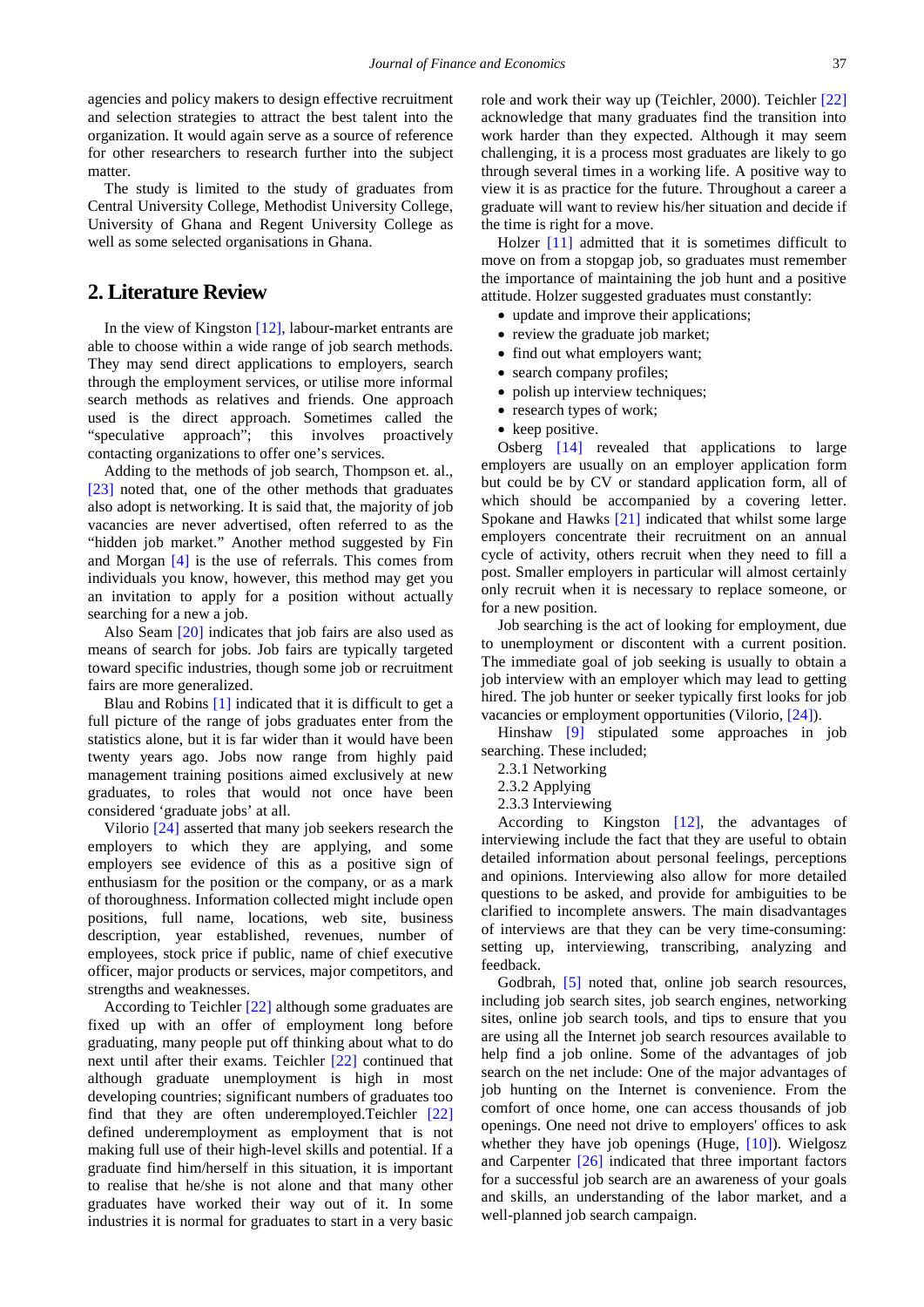Using the Montgomery model, it can be explained that though friends and relatives will be a successful method of job search, it does not suggest that this method will increase the chances of finding an acceptable job for all the unemployed. In fact, the model relies on the fact that the unemployed are not homogenous in two respects. Firstly, for imperfect information to be an issue, potential workers must have different productivity levels when they are matched to a given job. Secondly, some are connected to more useful social networks than others.

McGregor [\[13\]](#page-7-15) considers the possibility that the jobinformation network provided by friends and relatives is local in nature. This would imply that the probability that friends and relatives constitute an effective job-search method would be highly dependent on local neighbourhood characteristics. In particular, he argues that information about jobs is more likely to come from employed people and consequently there will be less useful job information in high unemployment neighbourhoods. The expected probability of obtaining a job offer using information from friends and relatives in high unemployment areas is also likely to be lower as there will be more competition for any available jobs.

Schmitt and Wadsworth [\[19\]](#page-7-16) find that the most important determinant of job-search method choice is the unemployed person's previous occupational status using a sample of unemployed male benefit recipients in Great Britain.

This section describes the model of Pissarides [\[16\].](#page-7-17) It is an important feature that an employment agency is present in the model, although it is not always an intermediary between firms and searchers. Job searchers may choose to register at an employment agency and thus receive offers from the mediator. "Random search" is also available to them, which means directly visiting firms and making inquiries about available vacancies. It is assumed that the unemployed always register (at the employment agency) to be entitled for the unemployment compensation. Nevertheless, some part of these jobless workers may choose the "random search" to increase their employment chances. It is necessary, however, to introduce the cost of random search into the model, because otherwise all unemployed workers would be involved in a random search. The principle idea is that agents choose the optimal mixture of search methods to maximize the value of search. In the same fashion, the firms in the model can also optimize their behaviour with two alternatives possible: advertising the vacancies through the employment agency or privately. As Pissarides puts it:"...firms may change the intensity of their search by switching to methods with higher job-matching probability (which in general be more expensive). It is this variable intensity of search that plays the crucial role in the determination of aggregate behaviour in this model."(Pissarides [\[16\],](#page-7-17) p.819).

Following the model of Hall [\[7\],](#page-7-18) a distinctive aspect of Hall (1979) model is that,it stresses the notion of the unemployment and employment duration as an important factor which determines the equilibrium unemployment rate. Hall introduces the concept of an "efficient duration" of employment. For an employer the efficient duration depends on the cost of recruiting and training; and for the worker it depends on the cost of finding new jobs. In tight markets where jobs are easy to find, workers prefer shorter

jobs but this imposes higher recruiting cost on employers so they favour longer jobs. Suppose that jobs and workers are perfectly homogeneous. A vacancy in this model is instantly filled, but the unemployed must wait until a job offer arrives, which is a stochastic process. The unemployed accept the first job offer encountered. If they receive more than one, they accept one at random because jobs are homogeneous with respect to wage.

In their model, Burda and Profit [\[2\]](#page-7-19) consider an individual who can determine his search activity in two dimensions: where to search and how many jobs to apply for. Each spatial unit has a job agency which mediates contacts between searchers and potential employers. Workers apply randomly to firms. Once applied, an individual is invited to an interview after which it is decided whether he is accepted or not. There is a cost, C associated with each interview. If he applies for a job in the region different from the region of origin, say,**i**, then interview cost is increased to  $c+a\cdot D_{ii}$ . Where,  $D_{ii}$  is the distance between the regions**i** and **j** in kilometers and **a** is thus, a per-kilometer cost of travel. Individuals assume to optimize their search intensity in order to maximize their expected net income. Let f denote the job finding probability- r the interest rate, and m- the search intensity, which can be thought of as number of jobs to apply for.

It is therefore, very important to undertake a study in evaluating the approaches used by graduates in their job search, since the findings of this study will help future graduates in their job search.

# **3. Methodology**

An exploratory research design was adopted in carrying out this study. Since it is not vividly known what methods graduates employ to seek employment. This study sought to explore the methods used by graduates to gain employment in Ghana. According to Haynes [\[8\],](#page-7-20) a population can be defined as including all people or items with the characteristic one wish to understand. The population of this study involved employed graduates and unemployed graduates who are seeking for employment.

The sample selected for this study are graduates from private and public tertiary institutions and graduates employed in club 100 companies in Ghana. This sample group is selected because they help provide a representative view of graduates approach to employment search in Ghana. A sampling size of 132 employed graduates and 128 unemployed respondents was used in the study. This size was selected due to the belief they will help provide a representative view of graduates approach to employment search in Ghana.

A Purposive sampling technique was employed in selecting employed and unemployed graduate. A purposive sampling was employed because the study needed to focus directly on those individuals involved in the use of the various approaches to job search in Ghana. A questionnaire was employed to collect the data need in relation to the study. The question was structured to explore and establish respondents' knowledge, beliefs and perspectives about the study. The questionnaire was employed because it represented a more convenient way of gathering data from the large sample size. The Data gathered is presented and analyzed using frequency tables.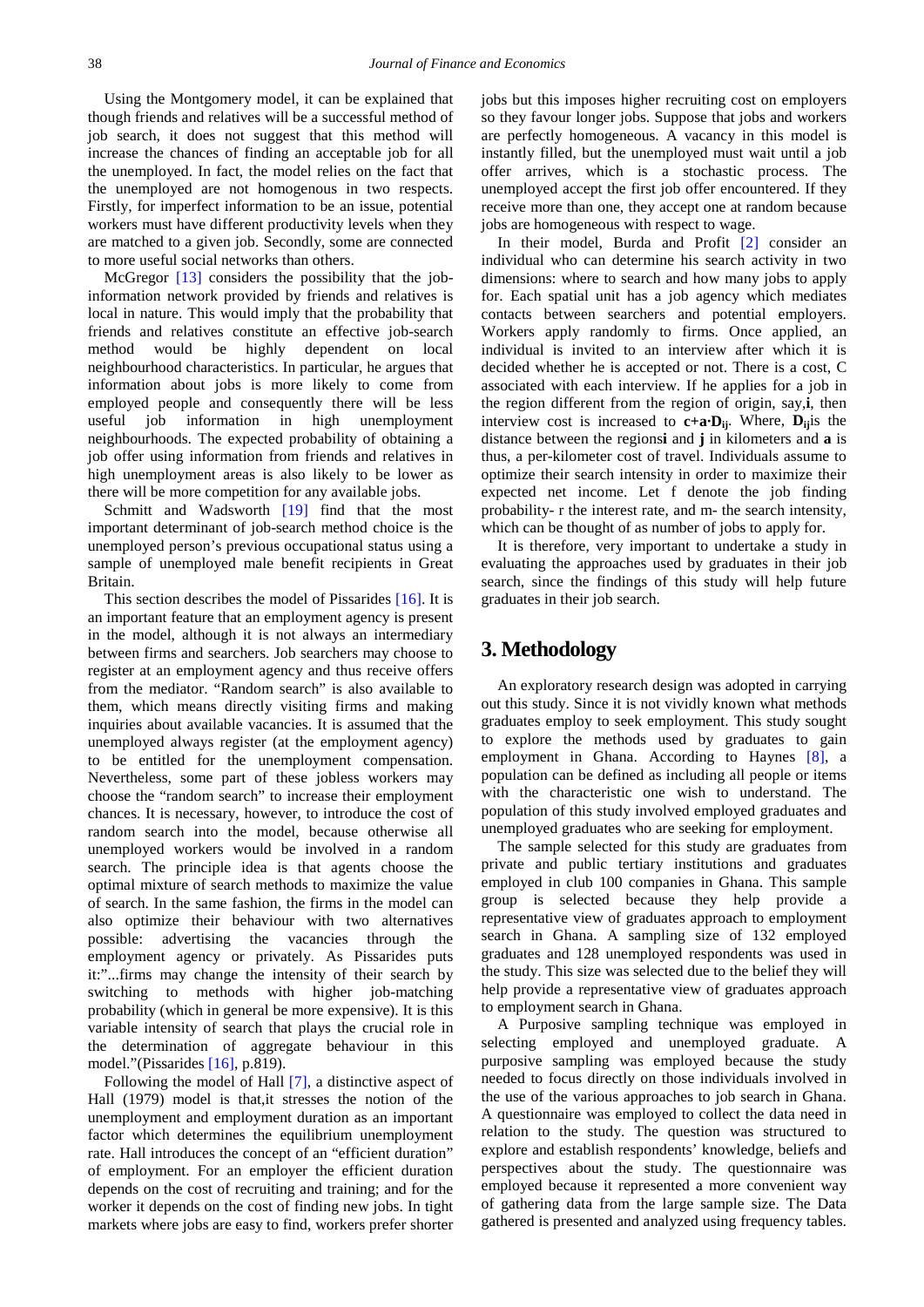It is intended to present the divergent and shared views of respondents on the subject matter understudy.

#### **3.1. Theoretical Model Specification**

In economic analysis, job search by potential unemployed graduates have theoretical backings in terms of models. This study therefore, provided a theoretical adapted model in support for existing literature. The model is adapted from Richard et al [\[17\].](#page-7-21)

#### **3.2. Basic Dynamic Model of Job Search**

Assume that, a worker expect an unemployment vacancy ratio **q** and a wage **w**. The dynamic basic model in the spirit of Pissarides [\[15\]](#page-7-22) is:

$$
rU = b + \alpha_w(q)[W(w) - U] \tag{1}
$$

$$
rW(w) = w + \lambda [U - W(w)] \tag{2}
$$

These could be considered into:

$$
rU = b + \frac{\alpha_w(q)(w - rU)}{r + \lambda}
$$

For firms:

$$
rV = -K + \alpha_e(q) \left[ J(y - w) - V \right]
$$
 (3)

$$
rJ(y-w) = y - w + \lambda[V - J(y-w)]
$$

For free entry it takes:

$$
K = \frac{\alpha_e(q)(y - w)}{r + \lambda} \tag{4}
$$

The parameters w and q can be maximized at rV, this approximated by free entry to maximize  $\alpha_e(q)(y-w)$ . Eliminating w using this constraint and again using  $\alpha_e(q) = q\alpha_w(q)$ , thus reduces to:

$$
\text{Max } \alpha_e(q) \frac{y - rU}{r + \lambda} - q(rU - b) \tag{5}
$$

This could yield the necessary and sufficient first order condition as:

$$
\alpha'_e(q)\frac{y-rU}{r+\lambda} = rU - b \tag{6}
$$

This is a theoretical model, as eliminating U and w from equations **(5)** and **(6)** provides an implicit expression for q as:

$$
\frac{r + \lambda + \alpha_e'(q)}{\alpha_e(q) - q\alpha_e'(q)} = \frac{y - b}{K}
$$

By manipulating the variables b and others in the model would explain the willingness of worker to accept an increase in the unemployment in return for an increase in wage, thereby stimulating firms to increase wages for workers. This theoretical job search model stimulates further empirical expansion on this research paper in future.

# **4. Results and Discussions**

Methodist University College, University of Ghana and Regent University College as well as respondents from selected institutions in the Accra Metropolis. 260 questionnaires were retrieved representing 84% response rate.

[Table 1](#page-3-0) below shows that 58% of the respondents were males and the remaining 42% were females. The implication is that majority of the respondents were males.

**Table 1. Gender of Respondents**

<span id="page-3-0"></span>

| Gender                           | <b>Frequency</b> | Percentage $(\% )$ |  |  |  |
|----------------------------------|------------------|--------------------|--|--|--|
| Male                             | 150              |                    |  |  |  |
| Female                           | 110              |                    |  |  |  |
| <b>Total</b>                     | 260              | 100                |  |  |  |
| <b>Source:</b> Field Data (2013) |                  |                    |  |  |  |

#### **4.1. Age**

Concerning the age grouping of the respondents, [Table](#page-3-1)  [2](#page-3-1) shows that 28% of the respondents fell between the ages of 18-20 years, 50% of the respondents between the ages of 21-30 years, 19% of the respondents were also between 31-40 years and the remaining 3% of the respondents were 41years and above. The majority of the respondents fall between the ages of 21-30years. This implies that majority of the respondents are matured.

<span id="page-3-1"></span>

| Table 2. Age of Respondents      |                  |                    |  |  |  |  |
|----------------------------------|------------------|--------------------|--|--|--|--|
| Age                              | <b>Frequency</b> | Percentage $(\% )$ |  |  |  |  |
| 18-20                            | 74               | 28                 |  |  |  |  |
| $21-30$                          | 130              | 50                 |  |  |  |  |
| $31-40$                          | 48               | 19                 |  |  |  |  |
| 41 and above                     |                  |                    |  |  |  |  |
| <b>Total</b>                     | 260              | 100                |  |  |  |  |
| <b>Source:</b> Field Data (2013) |                  |                    |  |  |  |  |

**Table 2. Age of Respondents**

In examining whether respondents were able to find their preferred job, [Table 3](#page-3-2) shows that, 73% of the employed respondents were able to find their preferred jobs; however, 27% were not able to find jobs they prefer.

**Table 3. Respondents Were Able To Find Preferred Job**

<span id="page-3-2"></span>

| Category                         | <b>Frequency</b> | Percentage $(\% )$ |
|----------------------------------|------------------|--------------------|
| Yes                              | 96               |                    |
| No                               | 36               |                    |
| <b>Total</b>                     | 132              | ١OC                |
| <b>Source:</b> Field Data (2013) |                  |                    |

#### **4.2. Recommendation of Approach**

With respect to whether employed respondents would recommend the same approaches used to secure their dream jobs to others, it is disclosed in [Table 4](#page-3-3) that 81% of the employed graduates would recommend to others the approaches used to secure their dream jobs. However, the remaining 19% of the employed respondents would not recommend them to others. This means that majority of the respondents find the methods to be effective and helpful in aiding a job seeker to secure a job opening.

**Table 4. Recommendation of Approach Used By Respondents for Others**

<span id="page-3-3"></span>

| Category                         | <b>Frequency</b> | Percentage $(\% )$ |
|----------------------------------|------------------|--------------------|
| Yes                              | 107              |                    |
| No                               | 25               |                    |
| Total                            | 132              | 100                |
| <b>Source:</b> Field Data (2013) |                  |                    |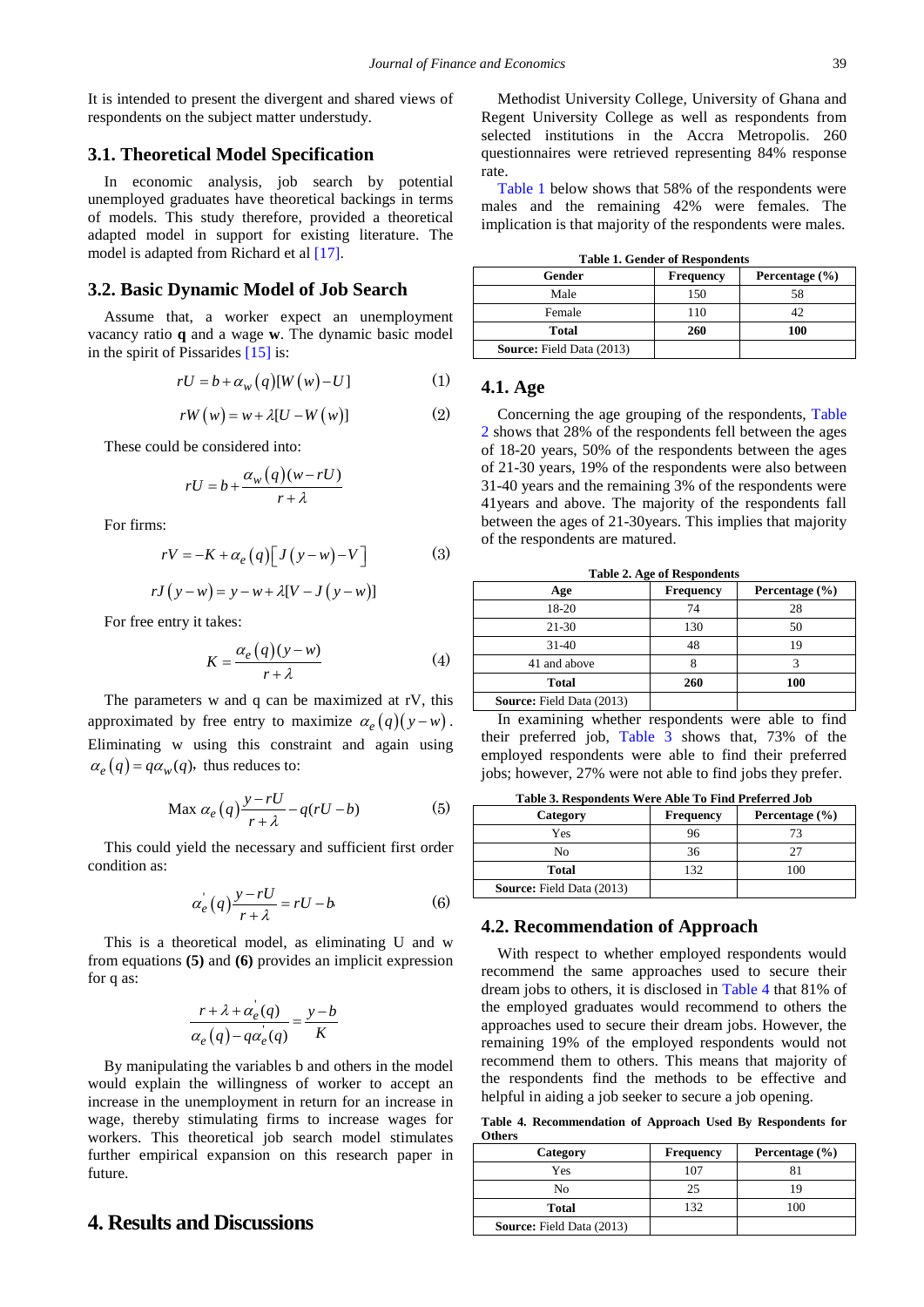#### **4.3. Re-Use of Approach to Secure New Job**

In view of [Table 5,](#page-4-0) (82%) of the employed respondents revealed that they would re-use the approaches previously used in their job search to secure a new job when the need for that arises. The remaining, 18% of the employed respondents indicated they would not re-use the approaches previously used in securing their job if the need to secure a new job arises. This implies that the respondents feel a high rate of success was obtained when the above mentioned approaches was used and hence are very optimistic of similar or better resultsshould theneed arise for their re-use.

<span id="page-4-0"></span>

| Tubic of the CSC Of Hipprough by Incopolating to Decure Field 600 |                  |                    |  |  |
|-------------------------------------------------------------------|------------------|--------------------|--|--|
| Category                                                          | <b>Frequency</b> | Percentage $(\% )$ |  |  |
| Yes                                                               | 108              | 82                 |  |  |
| No                                                                | 24               | 18                 |  |  |
| Total                                                             | 132              | 100                |  |  |
| <b>Source:</b> Field Data (2013)                                  |                  |                    |  |  |
|                                                                   |                  |                    |  |  |

**Table 5. Re-Use Of Approach by Respondents to Secure New Job**

#### **4.4. Difficulty Encountered**

When questioned about whether they had any difficulty looking for a job, the result in [Table 6](#page-4-1) showed that 44% of the employed respondents said they encountered some difficulties and the remaining 56% said they did not encounter any difficulty in their job search. Majority of the employed graduates indicated that they did not encounter any difficulty in their job search. This implies that, with the use of the various methods mentioned earlier, most of the graduate workers still encountered some difficulty in their job search. Even though, it may appear 1-6 months is a short period of time to secure a job, it entails follow ups, pleadings and a lot of waiting.

<span id="page-4-1"></span>

| Category                         | <b>Frequency</b> | Percentage $(\% )$ |
|----------------------------------|------------------|--------------------|
| Yes                              | 58               |                    |
| No                               | 72               | 56                 |
| <b>Total</b>                     | 132              | 100                |
| <b>Source:</b> Field Data (2013) |                  |                    |

#### **4.5. Unemployed Graduates**

#### **4.5.1. Methods of Approach**

In reviewing the method of approach intended for use in job search by unemployed graduates, according to [Table 7,](#page-4-2) 23% of the unemployed respondents disclosed they intended to use application letters, 18% intended to use references from people, 21% intended to use personal contacts in their job search and 21% intended to use networking for their intended job search. In addition, 9% intended to use internet website, 4% job fairs and 4% other methods such as the services of an employment agency. Majority of the unemployed respondents disclosed that they intended to use application letters in their job search followed closely by personal contacts and networking. Therefore in searching for jobs majority of unemployed graduates intend to use application letters and networking when searching for jobs. Like the employed graduates, it suggests job seekers have so much faith in the use of application letters, referees, contacts and networks. This mirrors the approaches used in Nigeria, United Kingdom and South Africa. What seem to be quite different in South Africa and Britain as compared to that in Ghana is that, in addition to the use of the above methods, graduates also resort to using recruitment agencies to secure a job. In Ghana the use of recruitment agencies is only slowly evolving.

<span id="page-4-2"></span>

| Category                         | <b>Frequency</b> | Percentage $(\% )$ |
|----------------------------------|------------------|--------------------|
| <b>Application Letter</b>        | 30               | 23                 |
| Reference from people            | 23               | 18                 |
| <b>Personal Contact</b>          | 27               | 21                 |
| Networking                       | 27               | 21                 |
| Internet websites                | 11               | 9                  |
| Job fairs                        | 5                | 4                  |
| Others                           | 5                | 4                  |
| <b>Total</b>                     | 128              | 100                |
| <b>Source:</b> Field Data (2013) |                  |                    |

**Table 7. Method of Approach Intended For Use in Job Search**

#### **4.6. Reason for Method Used**

When asked why unemployed respondents would use the intended method in job search, [Table 8](#page-4-3) shows that 29% of the unemployed respondents said it is easier to use, 42 % said because others have been successful at using and 2% said they had other reasons for using the intended method to secure a job and 27% indicated that, it is cost effective. Therefore, majority of the unemployed respondents disclosed that their intended use of the above methods of job search is because others have been successful at using such approaches: and thence they find it suitable to use them.

**Table 8. Reason for Using This Method**

<span id="page-4-3"></span>

| Category                          | <b>Frequency</b> | Percentage $(\% )$ |
|-----------------------------------|------------------|--------------------|
| Easier to use                     | 37               | 29                 |
| Others have been successful at it | 54               | 42                 |
| Cost effective                    | 35               | 27                 |
| Others                            |                  |                    |
| Total                             | 128              | 100                |
| <b>Source:</b> Field Data (2013)  |                  |                    |

## **4.7. Rating the Extent of Effectiveness in the Use of Job Search Methods**

[Table 9,](#page-5-0) indicates that respondents consider the use of reference, personal contact, networking and internet website as the most effective methods of job search. Almost all the respondents 94% expressed deep distrust in the use of job fairs to secure a job. Majority did not think the use of job fairs is effective at all. This implies that majority of the respondents did not believe that meeting with recruiters and company representatives at a career fair or career expo guarantees success in securing a job. Perhaps, they consider it as a useless exercise that only result in interacting with and obtaining contacts details of, and getting to know corporate recruiters without gaining any tangible job offer.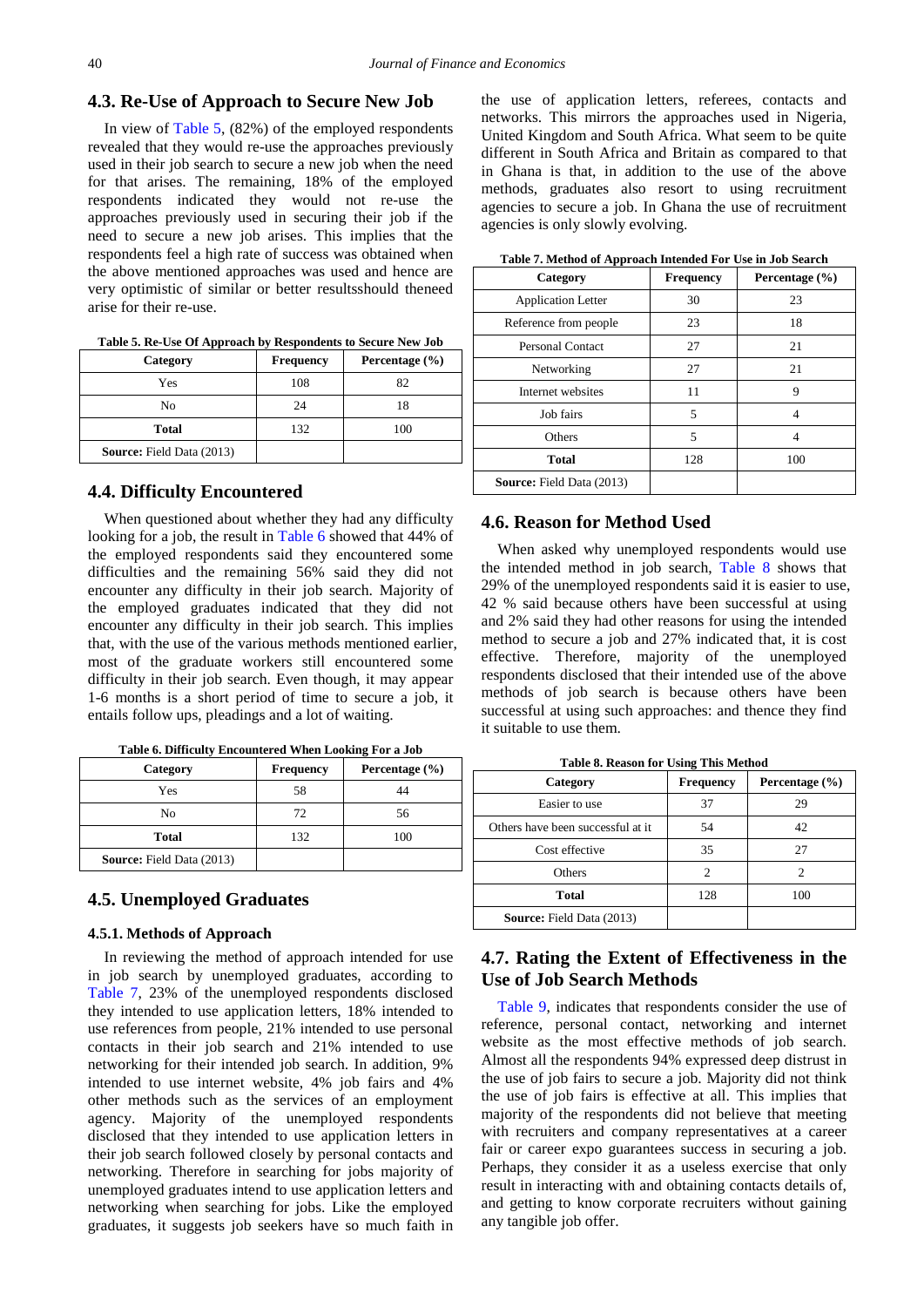|  | Table 9. Rating Effectiveness in Securing a Job |  |  |
|--|-------------------------------------------------|--|--|
|--|-------------------------------------------------|--|--|

<span id="page-5-0"></span>

|                           | Less Effective |        | Effective |      | Very Effective |      |
|---------------------------|----------------|--------|-----------|------|----------------|------|
| Category                  | Frequency      | $(\%)$ | Frequency | (% ) | Frequency      | (% ) |
| <b>Application Letter</b> | 43             | 33     | 66        | 52   | 19             | 15   |
| Reference from people     | 38             | 30     | 41        | 32   | 49             | 38   |
| <b>Personal Contact</b>   | 33             | 26     | 48        | 37   | 47             | 37   |
| Networking                | 49             | 38     | 44        | 34   | 35             | 28   |
| Internet websites         | 20             | 16     | 76        | 59   | 32             | 25   |
| Job fairs                 | 120            | 94     | Ω         | 6    |                |      |
| Others                    | 112            | 88     | 16        | 12   |                |      |
| Source: Field Data (2013) |                |        |           |      |                |      |

#### **4.8. Length Anticipated**

[Table 10](#page-5-1) reveals that, respondents vary in their belief and conviction of the best approaches or methods to be used to secure a job. Majority of the respondents who have firm belief in the use of application letters think it takes 6months- 1year to secure a job using it, while the majority of those who believe in the use of referees think it will take 1-6months to secure a job using them. Similarly, majority of those who expressed confidence in the use of contacts, networks and internet website think it takes 6months -1year to secure a job using them. The sum of the views expressed is that, majority of the respondents think it takes up to a year to secure a job in Ghana using application letters, referees, contacts, networks and internet websites.

<span id="page-5-1"></span>

|                                  | $1 - 6$ months<br>$6$ months $-1$ year |        |                  | $1 - 5$ years |                  |        |
|----------------------------------|----------------------------------------|--------|------------------|---------------|------------------|--------|
| Category                         | <b>Frequency</b>                       | $(\%)$ | <b>Frequency</b> | $\frac{9}{6}$ | <b>Frequency</b> | $($ %) |
| <b>Application Letter</b>        | 38                                     | 30     | 72               | 56            | 18               | 14     |
| Reference from people            | 76                                     | 59     | 49               | 38            |                  |        |
| Personal Contact                 | 54                                     | 42     | 62               | 49            | 12               |        |
| Networking                       | 37                                     | 29     | 71               | 55            | 20               | 16     |
| Internet websites                |                                        |        | 94               | 74            | 27               | 21     |
| Job fairs                        |                                        | ⌒      | 17               | 13            | 109              | 85     |
| Others                           | 64                                     | 50     | 64               | 50            |                  |        |
| <b>Source:</b> Field Data (2013) |                                        |        |                  |               |                  |        |

| Table 10. Length Anticipated Before Acquiring a Job |
|-----------------------------------------------------|
|-----------------------------------------------------|

#### **4.9. Difficulties Anticipated**

In examining the difficulties anticipated by the unemployed graduates in securing a job, [Table 11](#page-5-2) indicate that 34% of the respondents anticipated that, response from companies will not be quick, 12% of the respondents anticipated that application letters may get lost, 35%of the respondents anticipated that competition may be faced from other applicants and 3% have other views not expressed. The remaining 16% indicated that only few companies may respond. Majority of the respondents thus anticipate that competition may be faced from other applicants. This implies that majority of the respondents entertain the fear that the job market is at the moment very tight and therefore not easy to secure a job. This fear seems to be growing more and more with the downturn of the economy. Definitely, it is an unfortunate situation which graduates find themselves facing when looking for a job. The best career advice in this circumstance for the graduate unemployed is to increase the effort in the job search by remaining confident and persistent with their search. They should fear not.

**Table 11. Difficulties Anticipated Encountering when Securing a Job**

<span id="page-5-2"></span>

| Category                                     | <b>Frequency</b> | Percentage $(\% )$ |
|----------------------------------------------|------------------|--------------------|
| Response from companies will not<br>be quick | 44               | 34                 |
| Application letters may get lost             | 15               | 12                 |
| Competition may be faced from<br>applicants  | 45               | 35                 |
| Only few companies may respond               | 20               | 16                 |
| Others                                       |                  | 3                  |
| <b>Total</b>                                 | 128              | 100                |
| <b>Source:</b> Field Data (2013)             |                  |                    |

# **5. Conclusions and Recommendations**

The study aimed at establishing the methods used by graduates in job search. A number of questions were posed for investigation. Towards this end, this chapter seeks to answer each of the questions posed for investigation.

The first research question has to do with which approaches are used by graduates in job search? Majority of the employed and unemployed graduates used internet websites, application letters, personal contacts, references by people and networking in their job search. This is in tandem with Hinshaw [\[9\]](#page-7-11) who also admitted to the fact that job fairs, applying, networking and interviewing are some approaches used by graduates. What respondents seem not to use most often are job fairs and recruiting agencies. Their use is slowly evolving in Ghana and the researchers believe they will also become some of the preferred methods to be used in the future.

The second research question posed for answering was how effective are the approaches used in job search? In rating the effectiveness of the method of approaches intended for use and used in job search by employed and unemployed graduates, majority of them disclosed that the use of application letters, references from people, personal contacts, networking and internet websites, represent the effective methods used in the job search. On the other hand, ratings for the use of job fairs and other methods as discussed above was very low. This represents a contradictory view to westernized view as expressed by Fin [\[4\]](#page-7-3) that job fairs are good places to meet many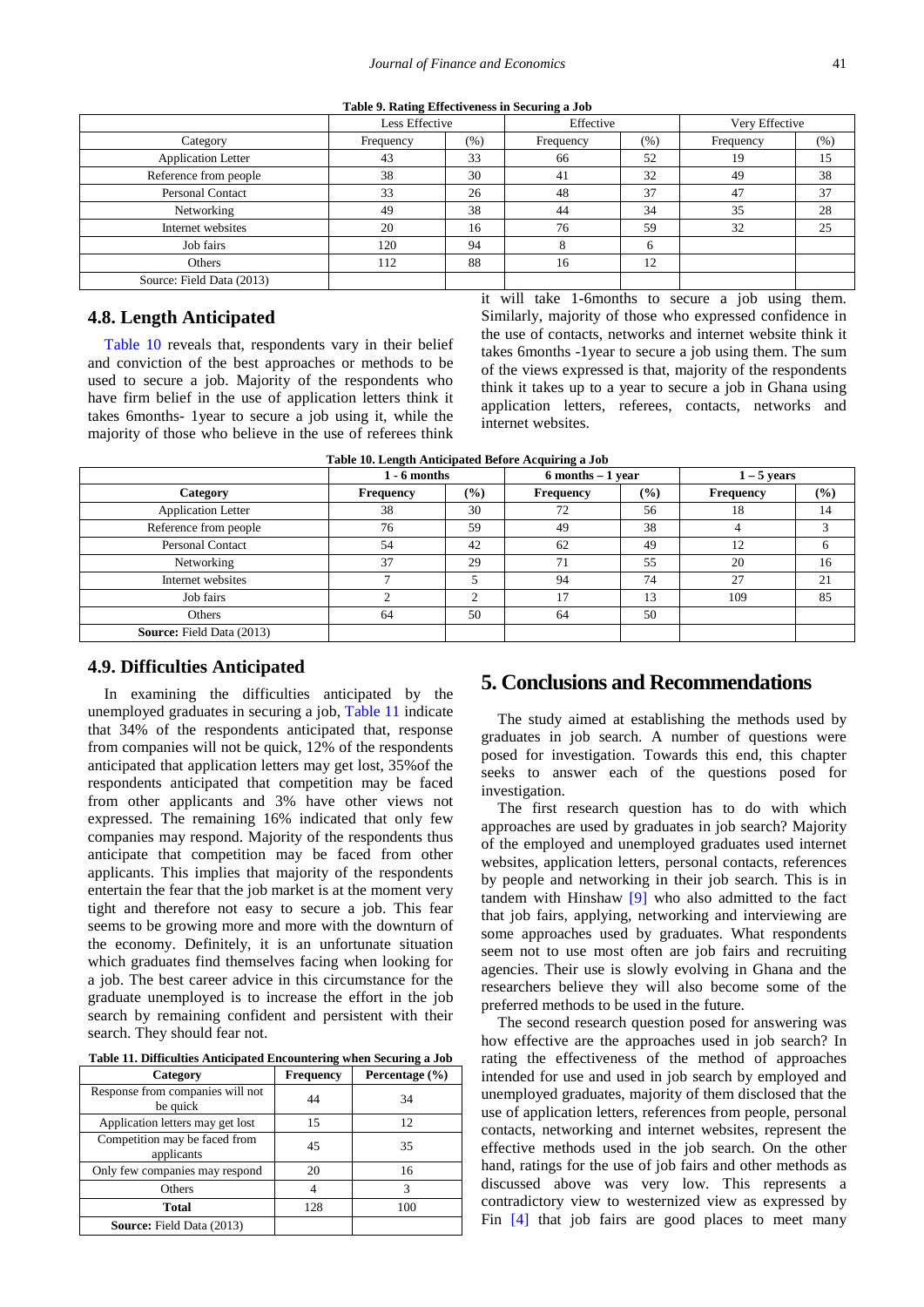company representatives of all industries and sizes during a short period of time to transact on the prospect of receiving a job and/or actually receiving job offers.

The approaches used in searching for a job by the employed graduates produced good results. Majority of the respondents indicated that they were successful in the approaches used. Responses from companies where they sought for employment ranged from one month to a year. Majority of the employed respondents were able to obtain their preferred job using the above methods of job search. Respondents disclosed that they would re-use them again should the need arise and would recommend them to others.

Regarding the third research question on the challenges of searching for jobs using the above mentioned methods, the employed respondents indicated that they experienced some challenges in their job search and that they had to do with waiting for one month to a year to secure the job. The unemployed respondents anticipate a similar challenge in addition to the fear of having to compete for limited job opportunities. This is in agreement with Green [\[6\]](#page-7-23) who voiced the concern that more people are in search for jobs than they are available. This is also consistent with Ross [\[18\]](#page-7-24) view that making the move from higher education to employment can be difficult and complicated especially in tough economies like Ghana. The researchers agree with Ross that knowing how to go around this situation in finding the right work is a major skill. The researchers believe that this has to do with having the knowledge and wisdom of the job market, being confident and persistent at trying to secure exactly the kind of job in need of.

The study at evaluating the approaches used by graduates in job search in Ghana, employed and exploratory design approach by surveying both employed and unemployed graduates using a questionnaire. A total of 132 employed graduates and 128 unemployed graduates were reached for the study.

The findings of the study revealed that both the employed and unemployed graduates consider use of application letters, personal contacts, references and networking to be an effective means gaining job employment. Majority of the respondents indicated that, the response rate of companies to the use of the above mentioned methods of job search was very high and encouraging. Majority of the respondents indicated that they received responses from about five companies offering them a chance of dialogue about the possibility of handing them employment. Most of the employed graduates expressed their desire to recommend it and also to re-use them should the need to change job arise. The extent of their belief in the use of these methods of job search is that using them in job search can guarantee a favourable outcome of finding a job within one year.

The study recommends among others that organisations should ease the requirements used as criteria for qualification for employment so that more graduates can be offered work.

Also, it is suggested that graduates should be more confident and persistent in their job search, exploring more other job search options to secure themselves work. In addition, the researchers advise that HR experts and managers should build their recruitment and selection strategies around advert and the use of websites and social media.

The employed and unemployed graduates used internet websites, application letters, personal contacts, references by people and networking in their job search. It is to be assumed that the channels by which application letters were sent to prospective employers included applying through a website, hand delivering or mailing the application letter. In using the approach of networking the respondents may use/have used social networks such as LinkedIn and Facebook in their job search. Finally, with respect to the referencing approach to secure a job, respondents may have relied on friends and family recommending them to prospective employers.

The approaches used in searching for a job by the employed graduates produced good results. Majority of the respondents indicated that they were successful in the approach they used.

Responses from companies where they sought for employment ranged from one month to a year. Majority of the employed respondents were able to obtain their preferred job using application methods, networking, referees and contacts and disclosed that they would re-use them again should the need arise.

Majority of the employed and unemployed respondents in rating the effectiveness of the use of the above methods of job search indicated that they were effective to use, though they did not express confidence in their use of job fairs and other methods of job search.

The following recommendations are provided for unemployed graduates and students in their final year of school as well as to companies seeking to employ talented graduates. Job seekers are encouraged to employ the assistance of friends and family members who have the clout and links with corporate executives in order to boost their chances of securing a job. Also, it is recommended for the benefit of job seekers to engage themselves in voluntary work if they are unable to secure jobs immediately. Doing this will help them acquire employable skills. The experience which is gained will be beneficial in the search or hunt for a job in the future.

Corporate organisations are also encouraged to adopt a more friendly and flexible approach to the recruitment and selection of graduates. Recruitment and selection policies devised by organisations must take into account that most graduates are without practical skills and work experience and therefore should be given more opportunities of employment than the case. This will help them to acquire practical skills and work experience on the job.

Job seekers must be confident and persistent in the search for jobs. They must not entertain the fear that because they are in competition for the same jobs with others, they may lose one. Instead, they must explore more avenues of job search than the use of only a few methods of job search. They must cast their net wide and broad to increase their chances of finding their preferred jobs. A combination of the use of application letters, websites, referees and other less used methods like job fairs will be much more effective.

In addition, job seekers are advised to seek the help of consultants and experts to help them compose their application letters and CV's in a much more attractive and acceptable format. Composing application letters and CV's in a much more attractive and acceptable format helps the job seeker to increase his or her appeal and persuasiveness in convincing the employer to hire him or her.